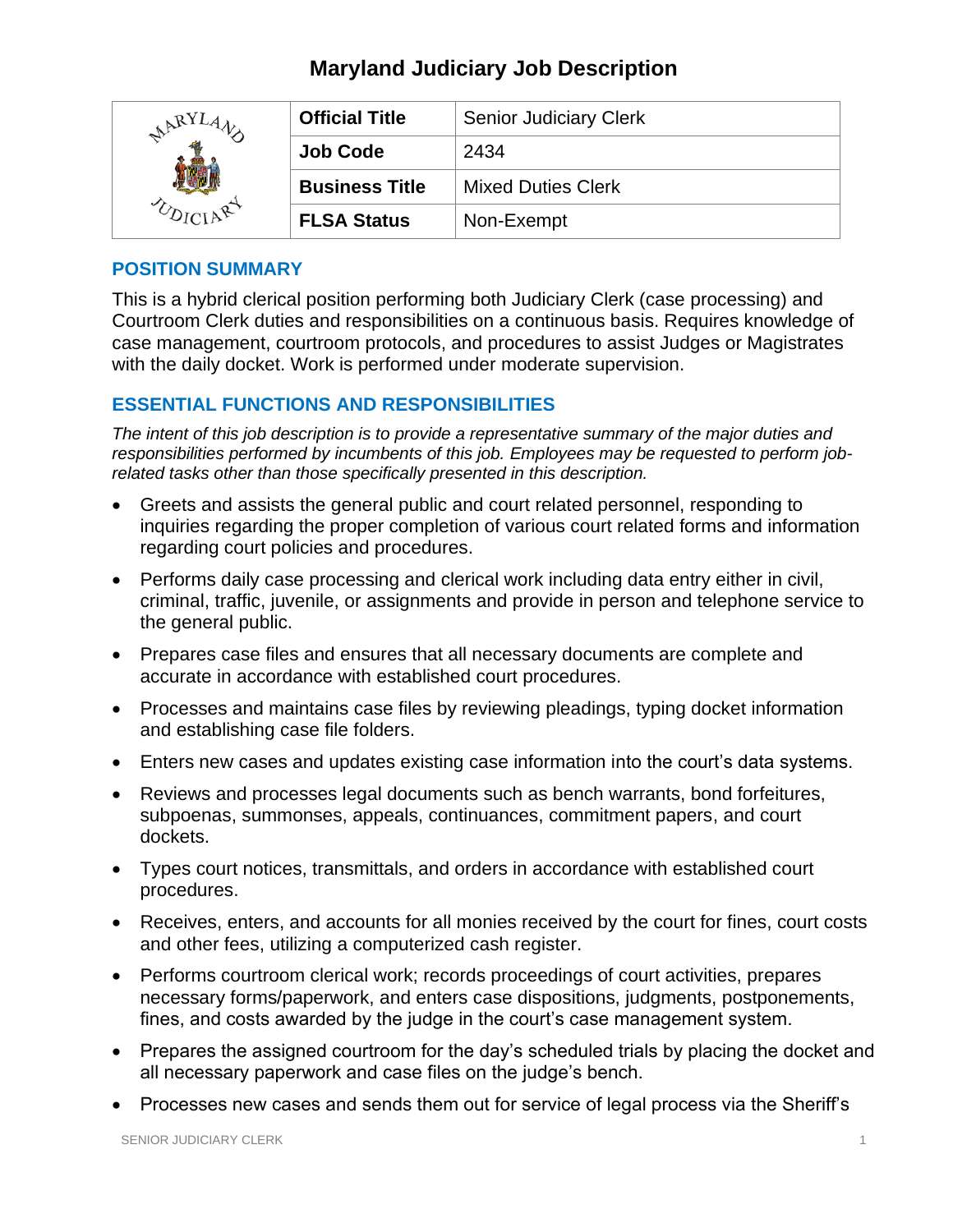# **Maryland Judiciary Job Description**

Office, private process or certified mail.

- Receives, opens, sorts, and distributes mail to the appropriate section of the court.
- Sorts and files various documents and materials according to an established file classification system.

# **MINIMUM QUALIFICATIONS**

### **Education and Experience**

- High school diploma (or GED equivalent).
- Two (2) years of work experience, to include one (1) year in court operations or in the fields of criminal justice, parole and probation, legal or financial services.

### **Note:**

- A Bachelor's Degree may substitute the required work experience.
- A Paralegal/Associates Degree or 60 college credits may substitute the required work experience.
- A Paralegal Certificate may substitute the required work experience.

# **KNOWLEDGE, SKILLS, AND ABILITIES**

## **Knowledge of:**

- General office practices, procedures, and equipment.
- Standard legal forms and documents used in the Judiciary.
- Basic English and arithmetic to include, but not limited to, spelling, punctuation, addition, subtraction, multiplication, and division.

# **Skill in:**

- Customer service and handling problems tactfully and patiently.
- Typing on a personal computer.
- Accuracy and attention to detail.

### **Ability to:**

- Use standard office and business equipment including, but not limited to, personal computers, word processing, spreadsheets, database software, copier, microfilm machine, register, scanner, fax machine, etc.
- Use and maintain alphabetical and numerical filing systems.
- Communicate clearly, tactfully, and effectively with judges, the public, police agencies, attorneys, and other court officials and personnel, both verbally and in writing.
- Understand and abide by departmental rules, regulations, and procedures.
- Exercise tact, diplomacy, and impartiality in dealing with the public, law enforcement personnel, and attorneys.